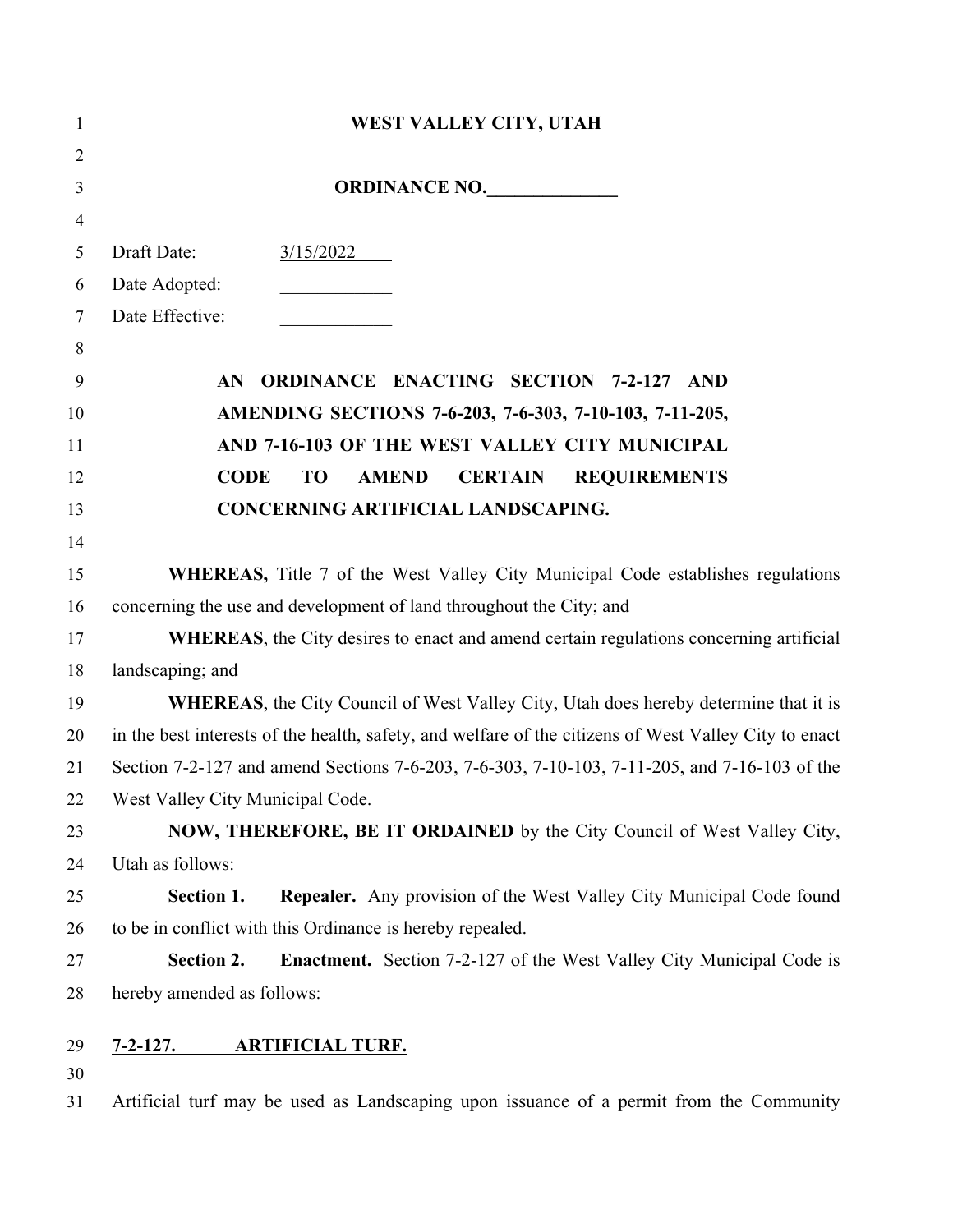| 32 | Development Department if it complies with all the following standards:                              |
|----|------------------------------------------------------------------------------------------------------|
| 33 |                                                                                                      |
| 34 | Artificial turf shall not be installed in park strips except along those Streets listed in<br>(1)    |
| 35 | Section 7-10-203.                                                                                    |
| 36 | Artificial turf shall be at least 20 feet from where lawn is used.<br>(2)                            |
| 37 | Artificial turf shall consist of green lifelike individual blades of grass that emulate<br>(3)       |
| 38 | natural turf in look and color, have a minimum pile height of 1.5 inches, and have a                 |
| 39 | minimum face weight of fifty ounces per square yard. The minimum pile height for high                |
| 40 | traffic areas such as playgrounds may be reduced to 1.25 inches.                                     |
| 41 | (4) Artificial turf shall have a minimum eight-year manufacturer's warranty protecting               |
| 42 | against color fading and decrease in pile height. The use of indoor or outdoor plastic or            |
| 43 | nylon carpeting shall be prohibited.                                                                 |
| 44 | Artificial turf shall be properly anchored to ensure that the turf will withstand the<br>(5)         |
| 45 | effects of wind. All seams shall be nailed and glued, not sewn, and edges shall be trimmed           |
| 46 | to fit against all regular and irregular edges to resemble a natural look.                           |
| 47 | Artificial turf shall not be installed over grass or other plants. Artificial turf shall also<br>(6) |
| 48 | not be installed over dirt that is not covered by a minimum two-inch sub-base layer of               |
| 49 | aggregate, such as compacted gravel or crushed stone or a similar application designed               |
| 50 | specifically for artificial turf sub-base. Proper grading, compaction, and drainage shall be         |
| 51 | provided for all artificial turf installations to prevent excess runoff or pooling of water          |
| 52 | and artificial turf installations shall have a minimum permeability of thirty inches per hour        |
| 53 | per square yard.                                                                                     |
| 54 | Artificial turf shall be visually level, with the grain pointing in a single direction.<br>(7)       |
| 55 | A solid barrier device such as a concrete mow strip, sidewalk, driveway, or bender<br>(8)            |
| 56 | board shall be required to separate artificial turf from planters, live vegetation, and              |
| 57 | property boundaries.                                                                                 |
| 58 | Where artificial turf is installed adjacent to new trees or new shrubs, a minimum two-<br>(9)        |
| 59 | foot separation between the artificial turf and the tree trunks and shrubs shall be                  |
| 60 | maintained to allow for plant growth.                                                                |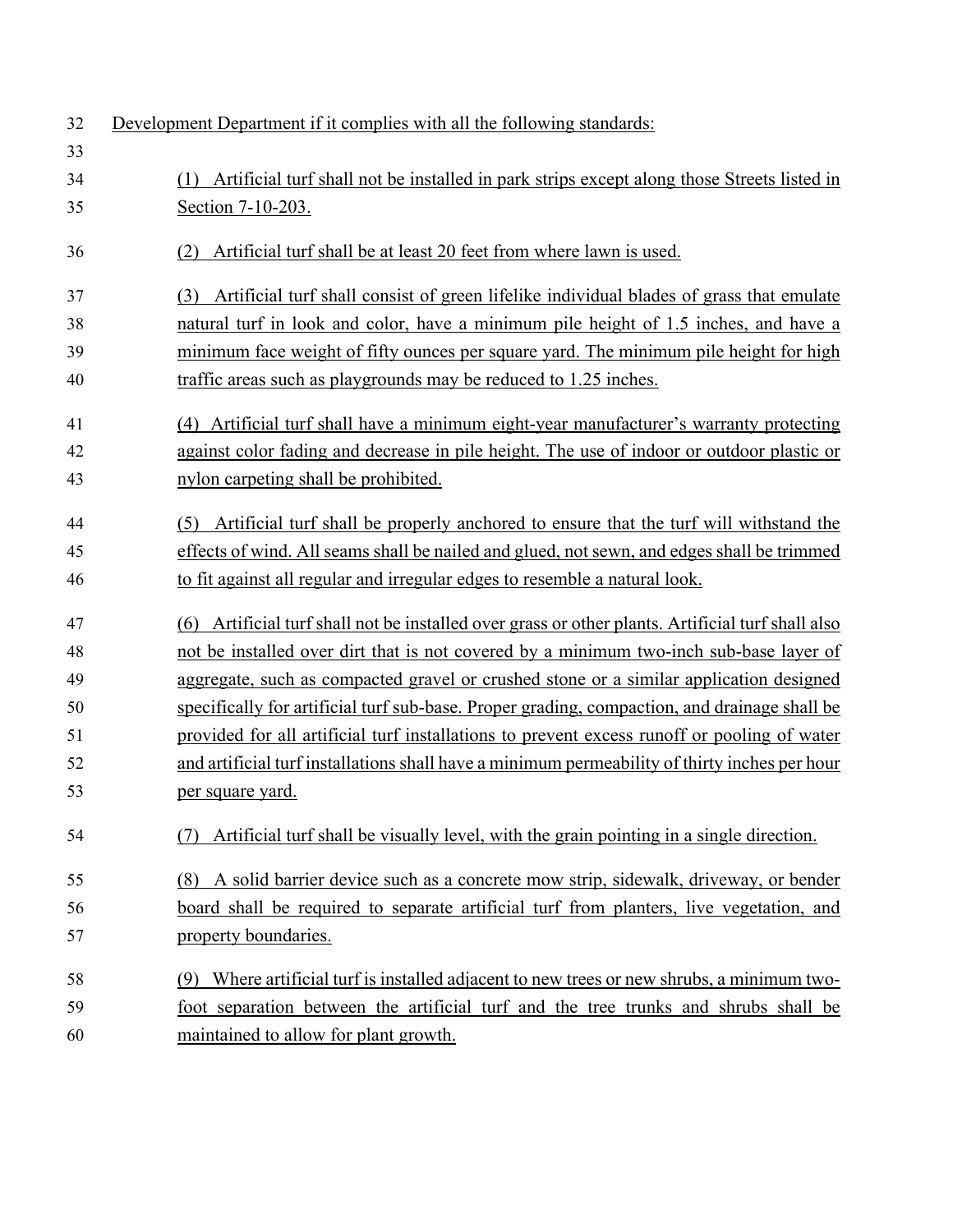| 61       | (10) Artificial turf shall be cleaned regularly and maintained in an appropriate and neat                   |  |  |  |
|----------|-------------------------------------------------------------------------------------------------------------|--|--|--|
| 62       | manner. It shall be replaced if it is worn, uneven, discolored, or damaged.                                 |  |  |  |
| 63<br>64 | <b>Amendment.</b> Sections 7-6-203, 7-6-303, 7-10-103, 7-11-205, and 7-16-<br>Section 3.                    |  |  |  |
| 65       | 103 of the West Valley City Municipal Code are hereby amended as follows:                                   |  |  |  |
| 66       |                                                                                                             |  |  |  |
| 67       | GENERALLY APPLICABLE REQUIREMENTS- AGRICULTURAL<br>$7 - 6 - 203.$                                           |  |  |  |
| 68       | AND RESIDENTIAL ZONES.                                                                                      |  |  |  |
| 69<br>70 | The following requirements are applicable within all Agricultural and Residential Zones within<br>the City: |  |  |  |
| 71       | (1) Sites must be developed in accordance with all requirements set forth in this Title.                    |  |  |  |
| 72       | (2) Landscaping shall be maintained in accordance with this Title. In addition, the following               |  |  |  |
| 73       | Landscaping standards apply to multi-unit housing, Community Uses, and all other                            |  |  |  |
| 74       | nonresidential Uses in all Agricultural and Residential Zones:                                              |  |  |  |
| 75       | Minimum required setbacks adjacent to a Street shall be permanently landscaped<br>a.                        |  |  |  |
| 76       | except for approved access drives.                                                                          |  |  |  |
| 77       | b. All landscaped areas shall include a perpetually maintained underground irrigation                       |  |  |  |
| 78       | system capable of complete coverage of the landscaped area that is designed to promote                      |  |  |  |
| 79       | water efficiency.                                                                                           |  |  |  |
| 80       | c. All landscaped areas shall be landscaped with a mixture of ground cover, shrubs, and                     |  |  |  |
| 81       | trees. Landscaped areas may include sculptures, patios, or fountains. Where trees are                       |  |  |  |
| 82       | required, four shrubs per tree shall also be required.                                                      |  |  |  |
| 83       | d. Required deciduous trees shall be one-and-one-half-inch caliper at installation unless                   |  |  |  |
| 84       | a higher caliper requirement is imposed elsewhere in this Title. Required evergreen trees                   |  |  |  |
| 85       | shall be six feet tall at installation. Required shrubs shall be a minimum of one gallon at                 |  |  |  |
| 86       | installation.                                                                                               |  |  |  |
| 87       | Except as provided in Section 7-11-205, Landscaping shall include 50 percent<br>e.                          |  |  |  |
| 88       | coverage of live plant material, not including tree canopies. Artificial turf that meets the                |  |  |  |
| 89       | standards in Section 7-2-127 may be counted toward up to half of the required live plant                    |  |  |  |
| 90       | material.                                                                                                   |  |  |  |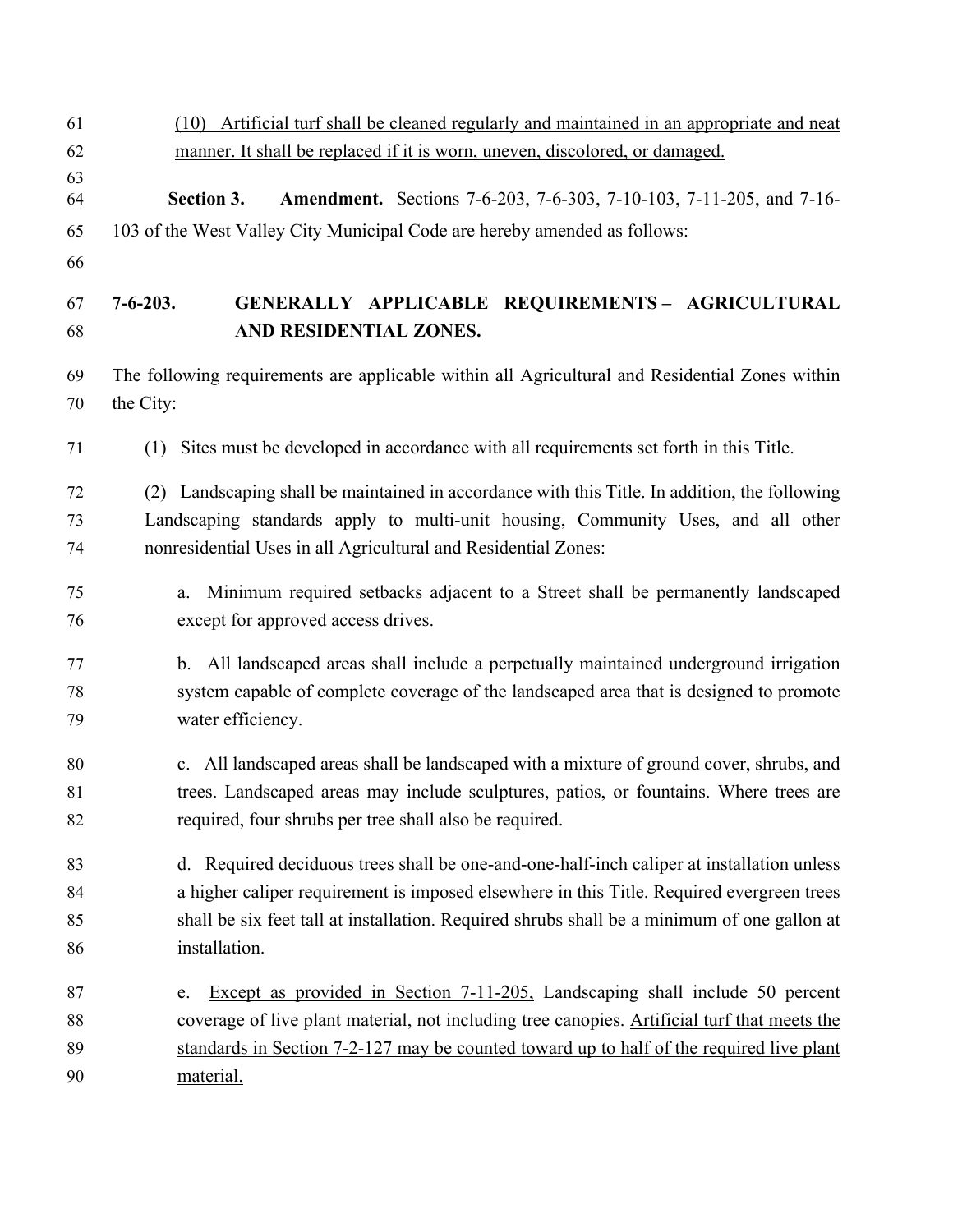- f. One tree per 300 square feet of minimum required setback shall be required in addition to other applicable tree requirements.
- g. All Landscaping shall be maintained in a healthy, neat, and orderly condition, free of weeds and litter.
- h. All areas of a developed Lot or parcel not occupied by a Building or required parking shall be landscaped in accordance with City ordinances and the approved landscape plan.

 (3) Parking required by this Title shall not be located within required Front Yard or Side Yard setbacks adjacent to public or private Streets.

 (4) Outside storage of materials, equipment, household items, garbage, Junk, refuse, rubbish, residential solid waste, construction or demolition waste, any item stored or accumulated for the purpose of discarding, or any item not used for its original intended purpose is prohibited. All such materials must be stored in a completely enclosed Structure, such as a garage or shed. Agriculture equipment used on the property is excluded.

- (5) Where a developed Lot does not conform to all Landscaping requirements except those in Chapter [7-10,](https://westvalleycity.municipal.codes/Code/7-10) such Lot shall be brought into compliance upon the occurrence of any one of 106 the following:
- a. Any action which increases the floor area of the premises by more than 30 percent.
- b. Any action which, when combined with one or more previous expansions, causes the aggregate area of expansion to exceed 30 percent of the original floor area of the premises.
- (6) The area of Attached Private Garages shall be limited to the total above grade area of the associated Dwelling Unit.

 (7) In addition to the height limitations included in Sections [7-6-202](https://westvalleycity.municipal.codes/Code/7-6-202) and [7-6-204,](https://westvalleycity.municipal.codes/Code/7-6-204) the height of Attached Private Garages shall be limited to 14 feet, except as provided below. For Dwelling Units with a height greater than 14 feet, the height of Attached Private Garages shall 115 be limited to the height of the associated Dwelling Unit or 20 feet, whichever is less. Attached Private Garages with living space above the Private Garage may exceed the height of the associated Dwelling Unit if the living space above the Private Garage is accessible to the rest of the living space within the associated Dwelling Unit without going through the Private Garage or outside.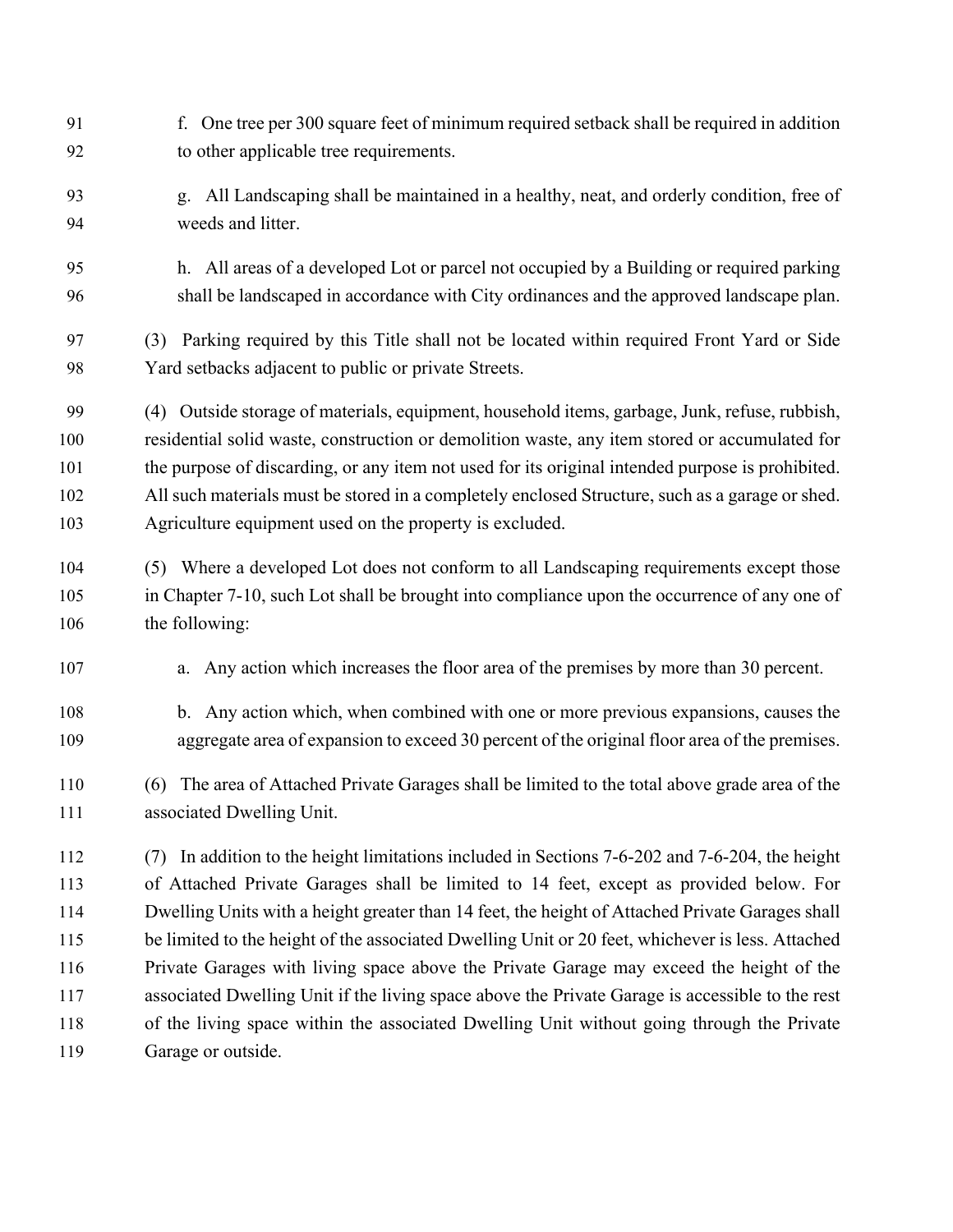| 120                      | $7 - 6 - 303.$ | GENERALLY APPLICABLE REQUIREMENTS.                                                                                                                                                                                                                                                                  |
|--------------------------|----------------|-----------------------------------------------------------------------------------------------------------------------------------------------------------------------------------------------------------------------------------------------------------------------------------------------------|
| 121<br>122               | the City:      | The following requirements are applicable within all Commercial and Manufacturing Zones within                                                                                                                                                                                                      |
| 123                      |                | (1) Sites must be developed in accordance with all requirements set forth in this Title.                                                                                                                                                                                                            |
| 124<br>125               |                | (2) Parking shall not be allowed within minimum setbacks unless expressly permitted within<br>a particular zone.                                                                                                                                                                                    |
| 126<br>127               | (3)            | All properties within Commercial and Manufacturing Zones shall meet the following<br>Landscaping standards in addition to all other applicable Landscaping requirements:                                                                                                                            |
| 128<br>129<br>130        |                | Minimum required setbacks adjacent to a Street shall be permanently landscaped<br>a.<br>except for approved access drives. Fences above three feet in height shall be prohibited<br>within the minimum required setbacks adjacent to a Street.                                                      |
| 131<br>132<br>133        |                | b. All landscaped areas shall include a perpetually maintained underground irrigation<br>system capable of complete coverage of the landscaped area and designed to promote<br>water efficiency.                                                                                                    |
| 134<br>135<br>136        |                | c. All landscaped areas shall be landscaped with a mixture of ground cover, shrubs, and<br>trees. Landscaped areas may include sculptures, patios, or fountains. Where trees are<br>required, four shrubs per tree shall also be required.                                                          |
| 137<br>138<br>139<br>140 |                | d. Required deciduous trees must be one-and-one-half-inch caliper at installation unless<br>a higher caliper requirement is imposed elsewhere in this Title. Required evergreen trees<br>must be six feet tall at installation. Required shrubs must be a minimum of one gallon at<br>installation. |
| 141<br>142<br>143        |                | e. Landscaping must include 50 percent coverage of live plant material, not including<br>tree canopies. Artificial turf that meets the standards in Section 7-2-127 may be counted<br>toward up to half of the required live plant material.                                                        |
| 144<br>145<br>146        |                | f. For properties adjacent to an Agricultural Zone, Residential Zone, or residential Use,<br>one tree per 300 square feet of minimum required setback shall be required in addition to<br>other applicable tree requirements.                                                                       |
| 147<br>148               |                | All Landscaping shall be maintained in a healthy, neat, and orderly condition, free of<br>g.<br>weeds and litter.                                                                                                                                                                                   |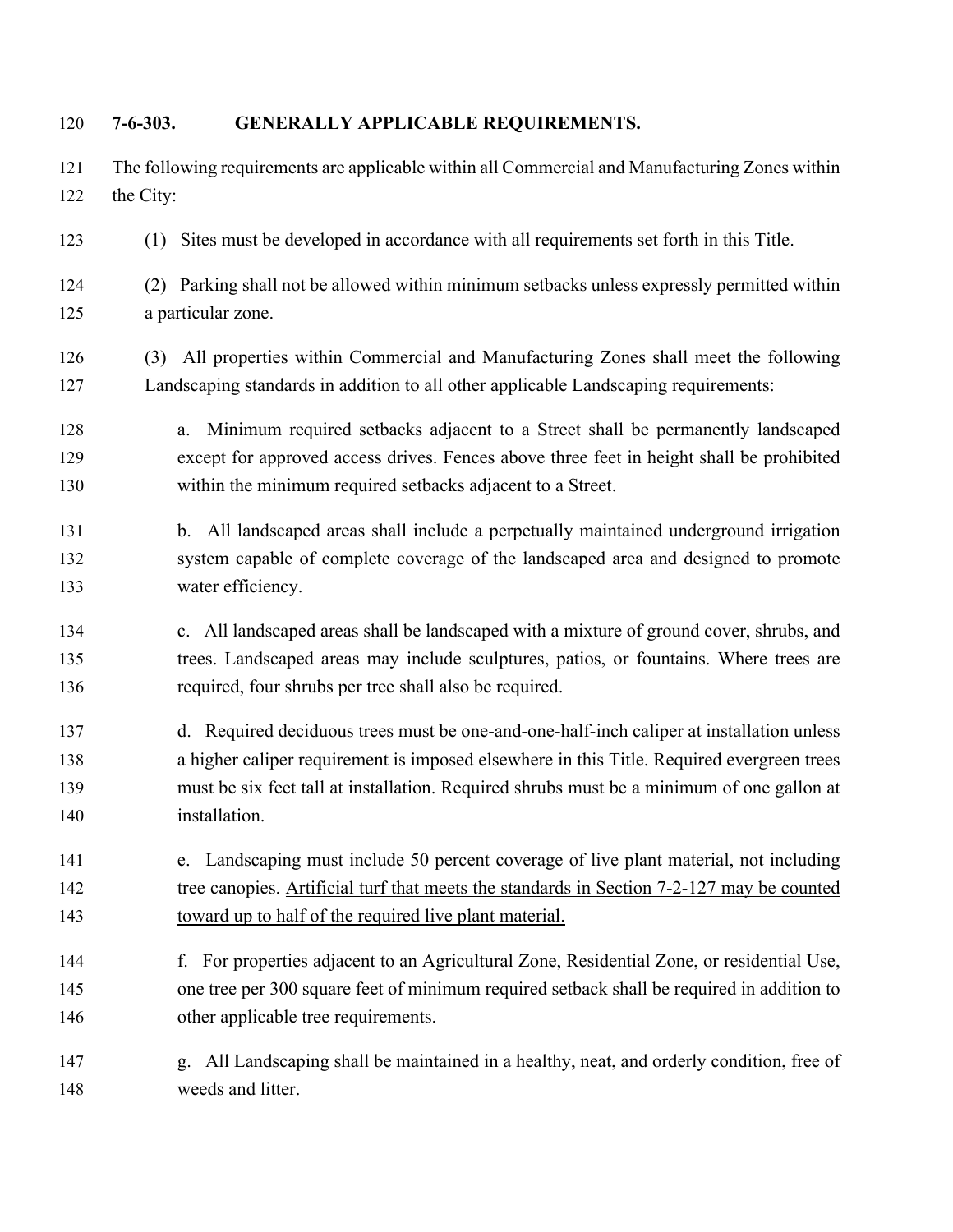- h. All areas of a developed Lot or parcel not occupied by a Building or required parking shall be landscaped in accordance with City ordinances and the approved landscape plan.
- (4) All paved areas, walls, and Fences shall be maintained in good repair and without broken parts, holes, potholes, or litter.

 (5) Where any nonresidential Lot borders an Agricultural Zone, Residential Zone, or residential Use, a six-foot concrete or masonry wall and landscape buffer shall be installed in accordance with the following requirements:

- a. The wall shall be constructed concurrently with the foundation of the first Building on the Lot.
- b. The six-foot height requirement shall be measured from the Lot Grade or parking Lot asphalt Grade (whichever is higher) of the higher Lot to the top of the screen wall.
- c. When future Commercial Use of the neighboring residential or agricultural property is recommended in the General Plan, a waiver or substitution for the wall requirement may be approved by the Planning Commission for Conditional Uses or the Zoning Administrator for Permitted Uses.
- i. If a substitution would allow visibility into a neighboring residential property, the substitution shall not be approved unless the Owner of the residential property records a deed restriction against his or her property in a form acceptable to the City Attorney's Office prohibiting the installation of a solid Fence.
- ii. Substitutions permitting visibility into a neighboring residential property shall be constructed with a six-foot powder coated ornamental aluminum alloy or similar nonrusting product.
- d. Where a six-foot concrete or masonry wall and landscape buffer does not exist on a developed, nonresidential Lot bordering an Agricultural Zone, Residential Zone, or residential Use, the wall shall be installed upon the issuance of a new Conditional Use Permit on the developed, nonresidential Lot.
- (6) Where a developed Lot does not conform to all Landscaping requirements except those in Chapter [7-10,](https://westvalleycity.municipal.codes/Code/7-10) such Lot shall be brought into compliance upon the occurrence of any one of the following:
- a. Any action which increases the floor area of the premises by more than 30 percent.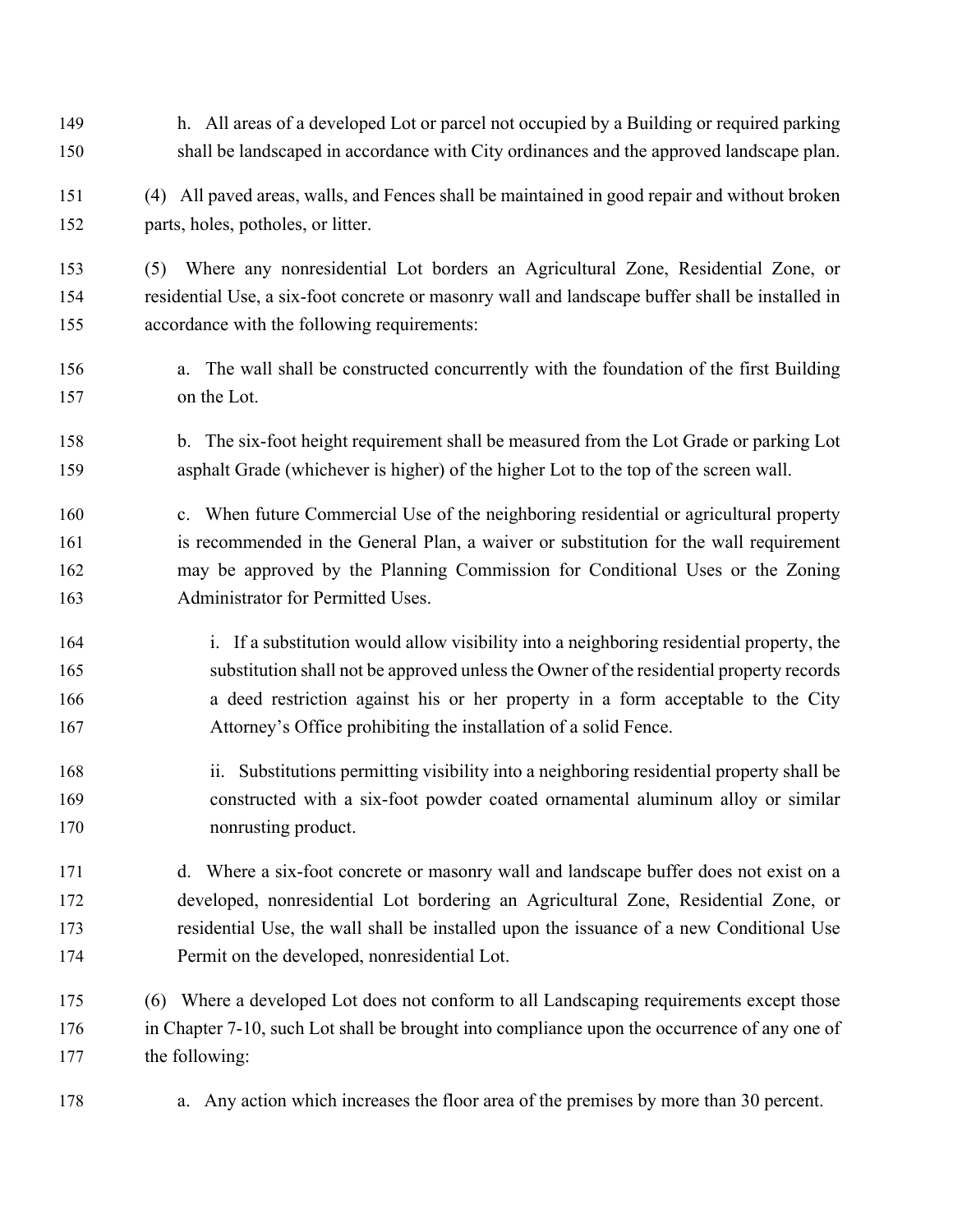- b. Any action which, when combined with one or more previous expansions, causes the aggregate area of expansion to exceed 30 percent of the original floor area of the premises.
- 181 c. Any change of use to a more intense use.

## **7-10-103. LANDSCAPING STANDARDS APPLICABLE TO ALL HIGH-IMAGE ARTERIALS.**

 (1) All properties shall provide a minimum 20-foot landscaped buffer along the entire Frontage between the edge of the Sidewalk and any parking area, Structure or Fence on the site. No parking, fencing, Outside Storage, above ground storm water detention or retention, or temporary signage shall be allowed within the landscape buffer. These requirements, as well as those in Part 2, shall take effect in the following situations:

- a. All new construction on vacant parcels;
- b. All new construction within 200 feet of a High-Image Arterial which is located on a partially-developed parcel which has Frontage on such Arterial;
- c. Any substantial modification to an existing site or Structure in which the estimated construction cost exceeds \$50,000; or
- d. Where an existing landscaped buffer is eliminated or reduced in size.

 (2) Fifty percent of the area of the landscaped buffer shall be planted with grass. Artificial turf that meets the standards in Section 7-2-127 may be used in lieu of grass. The remaining 197 50 percent of the area shall include at least 50% live plant material and may include specialty paving, Street furniture, and outdoor seating areas. There shall be a minimum of one tree planted for each 600 square feet of the gross area of the landscaped buffer.

 (3) Trees to be planted in the landscaped buffer shall be selected from the following list, unless a professionally prepared landscape plan is reviewed and approved in advance by the Planning Commission:

| Trees for Landscaped Buffers without Overhead Utilities |                         |                |  |
|---------------------------------------------------------|-------------------------|----------------|--|
| <b>Common Name</b>                                      | <b>Botanical Name</b>   | Average Height |  |
| <b>Goldenrain Tree</b>                                  | Koelreuteria paniculata | 120' - 30'     |  |
| Crimean Linden                                          | Tilia euchlora          | 130' - 40'     |  |
| Little-leaf Linden                                      | Tilia cordata           | 130' - 40'     |  |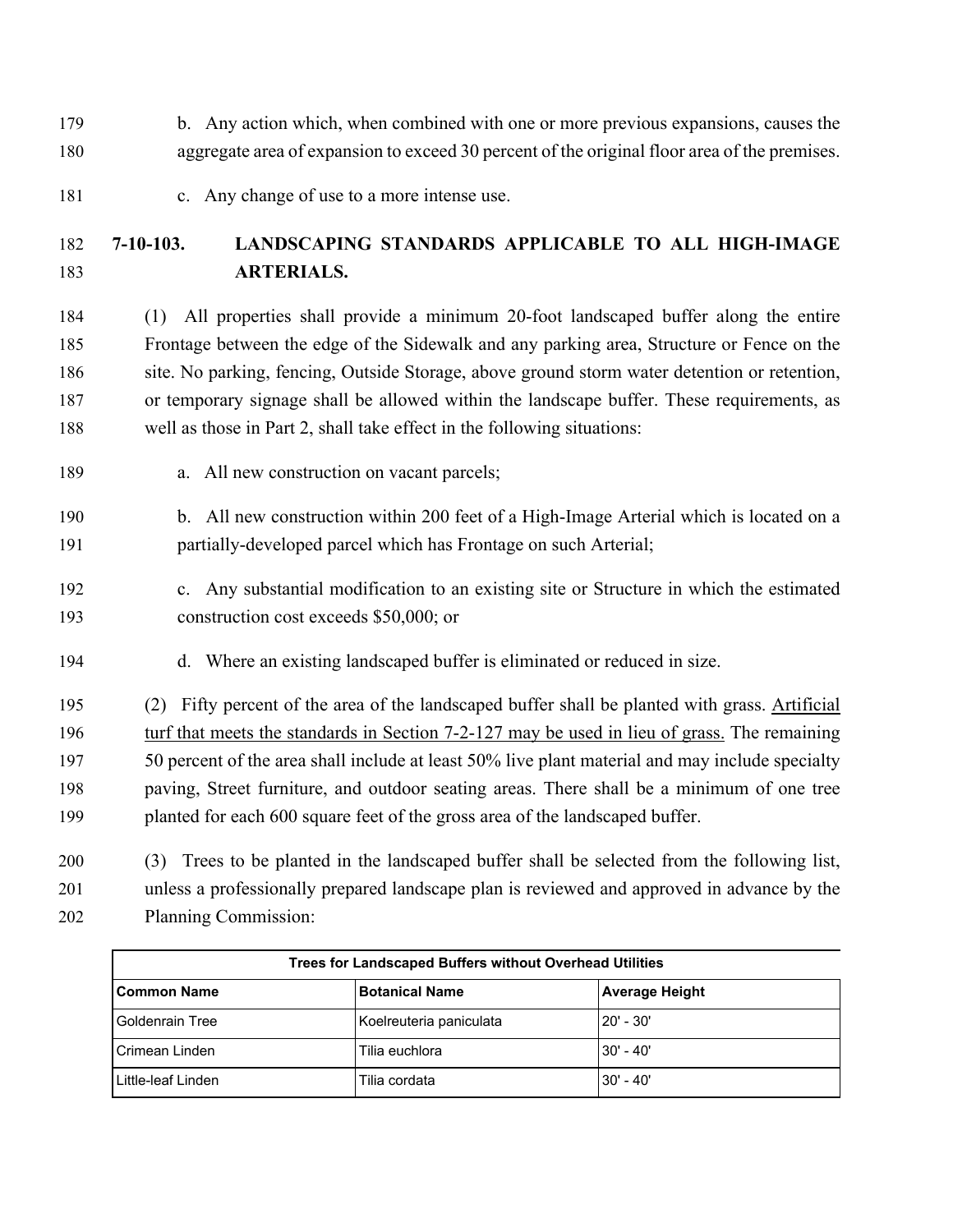| Trees for Landscaped Buffers without Overhead Utilities     |                                   |                       |  |
|-------------------------------------------------------------|-----------------------------------|-----------------------|--|
| London Plane Tree                                           | Platanus acerifolia               | $40' - 50'$           |  |
| Marshall                                                    |                                   |                       |  |
| Seedless Green Ash                                          | Fraxinus pennsylvanica 'Marshall' | $30' - 40'$           |  |
|                                                             |                                   |                       |  |
| Norway Maple                                                | Acer platanoides                  | $30' - 40'$           |  |
|                                                             |                                   |                       |  |
| Thornless Honeylocust                                       | Gleditsia triacanthos inermis     | $30' - 40'$           |  |
| Zelkova                                                     | Zelkova serrata                   | $40' - 50'$           |  |
| Hackberry                                                   | Celtris occidentalis              | $40' - 50'$           |  |
| <b>Trees for Landscaped Buffers with Overhead Utilities</b> |                                   |                       |  |
| <b>Common Name</b>                                          | <b>Botanical Name</b>             | <b>Average Height</b> |  |
| Amur Maple                                                  | Acer ginnala                      | 20'                   |  |
| City Sprite Zelkova                                         | Zelkova serrata 'JFS-KWI'         | 24'                   |  |
| <b>Trident Maple</b>                                        | Acer buergerianum                 | 25'                   |  |
| <b>Shantung Maple</b>                                       | Acer truncatum                    | 20' - 25'             |  |

203 Deciduous trees shall be a minimum size of 2" caliper and not less than eight feet in height.

## 204 **7-11-205. LANDSCAPING AND IRRIGATION.**

205 Landscaping on Single Unit Dwelling, Twin Home, and Two Unit Dwelling Lots shall comply 206 with the following standards:

 (1) Landscaping shall be installed in Front Yards between the front line of the house and the Sidewalk on the entire width of the Lot excluding the driveway. On Corner Lots, Landscaping shall be installed in all areas between the Sidewalk and the side line of the house between the front property line and the rear property line which are visible from the public Right-of-way.

 (2) Landscaping shall include at least one tree and a combination of lawn, shrubs or groundcover. Deciduous trees shall be a minimum size of two-inch caliper. Conifer trees shall be at least six feet in height. A minimum of 30 percent of the entire Front Yard shall be live plant material, not including tree canopies. Groundcover may include vegetative vines, low-215 spreading shrubs, or annual or perennial flowering or foliage plants, Groundcover may also 216 include mineral or nonliving organic permeable material, or artificial turf that meets the 217 standards in Section 7-2-127 in not more than 50 percent of the net landscaped area. Mineral groundcover may include such materials as rocks, boulders, gravel, or brick over sand.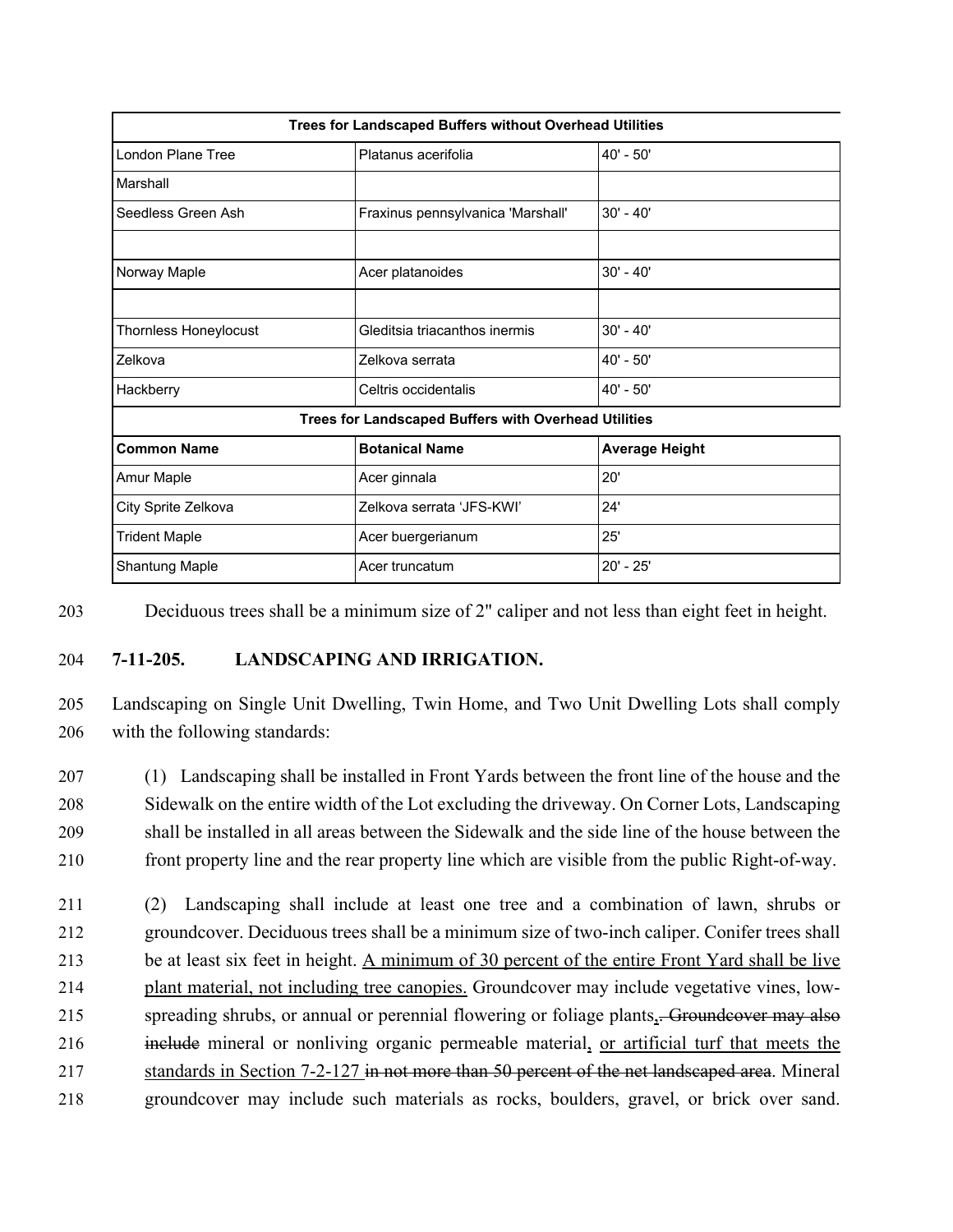Species, size, and placement of landscape elements shall be determined by the homeowner, 220 however, low-water use Landscaping is encouraged. Artificial turf may be counted toward up 221 to half of the required live plant material.

 (3) At the time the water supply line to a house is installed, the builder shall furnish and install a stop-and-waste valve with an access sleeve and capped mainline to the surface to facilitate future sprinkler system installation. The stop-and-waste valve may also be located inside the home with a mainline extended to the exterior of the foundation wall and capped.

 (4) On Lots over one-half acre in size, Landscaping shall only be required on 80 feet of Street Frontage to the depth of the Front Yard setback. On Corner Lots one half acre or larger, 80 feet of Frontage shall be landscaped on each Street. The 80-foot Frontage may include customary access drives.

## **7-16-103. COMMERCIAL, INDUSTRIAL, AND CERTAIN RESIDENTIAL DEVELOPMENT.**

 (1) *Applicability.* The provisions of this section shall apply to all new and rehabilitated Landscaping for public agency projects, private Development projects, developer-installed Landscaping in multi-unit residential projects, and developer-installed Landscaping in single-unit residential projects that require a review process.

 (2) *Documentation.* Landscape Plan Documentation Package. A copy of a Landscape Plan Documentation Package shall be submitted to and approved by the City prior to the issuance of any permits. A copy of the approved Landscape Plan Documentation Package shall be provided to the property Owner or site manager and to the local retail water purveyor. The Landscape Plan Documentation Package shall be prepared by a Designer who certifies that the package satisfies the requirements of this Chapter and its contents have been prepared or reviewed by individuals meeting State Code regulations. The Landscape Plan Documentation Package shall consist of the following items:

- a. *Water Efficient Landscape Worksheets.* The Water Efficient Landscape Worksheets shall contain the following:
- i. Project name and address;
- ii. Applicant or Applicant's agent's name, address, phone and fax number;
- iii. Designer's name, address, phone and fax number; and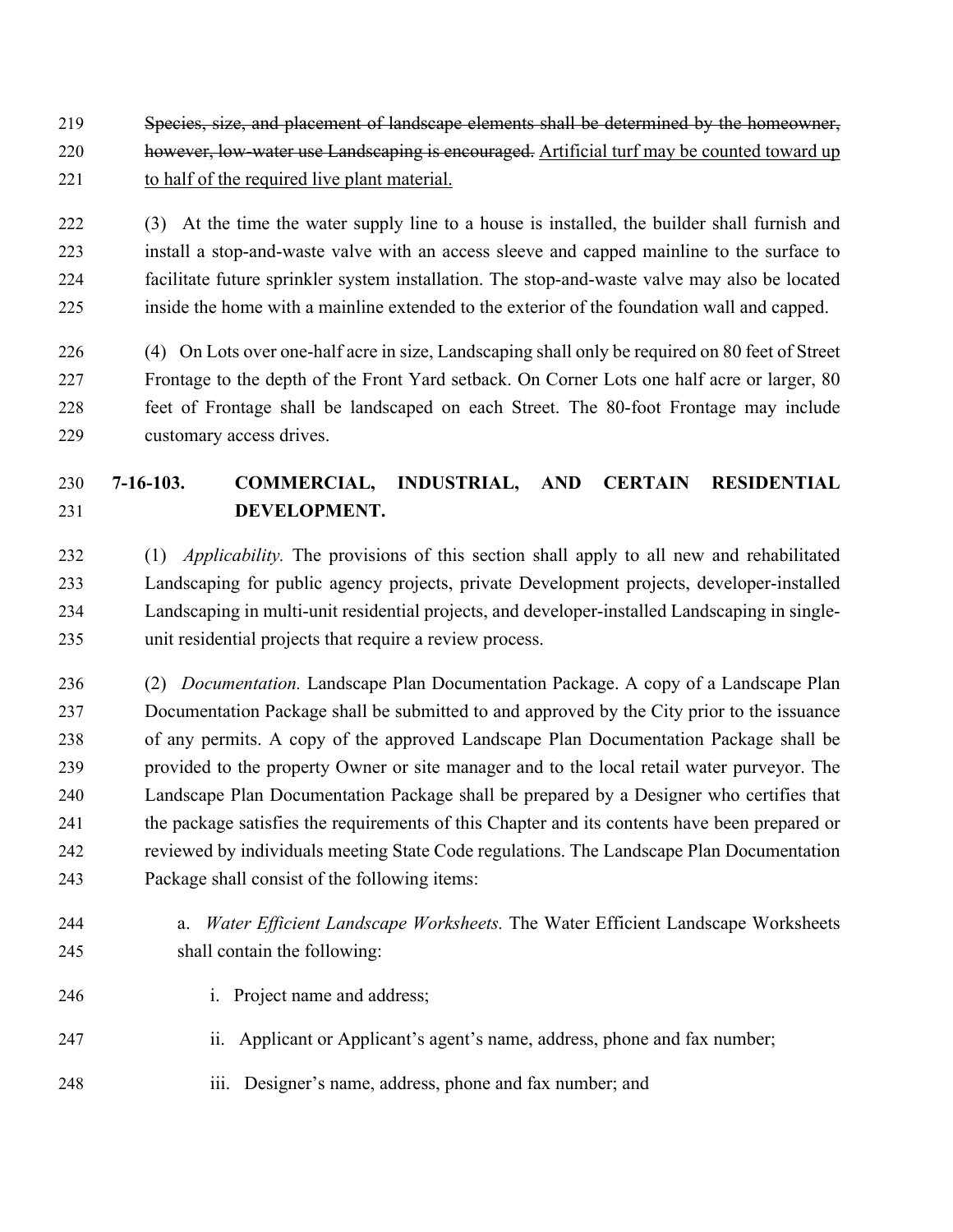| 249<br>250 | iv. Landscape contractor's name, address, phone and fax number, if available at this<br>time.                                                                    |
|------------|------------------------------------------------------------------------------------------------------------------------------------------------------------------|
| 251<br>252 | The annual Landscape Water Allowance, which shall be calculated using the<br>V.<br>following equation:                                                           |
| 253        | Landscape Water Allowance = $ETO \times 0.62 \times A$ , where:                                                                                                  |
| 254        | Landscape Water Allowance is in gallons per year                                                                                                                 |
| 255        | $ETO =$ Reference Evapotranspiration in inches per year                                                                                                          |
| 256        | $0.62$ = conversion factor (to gallons per square feet)                                                                                                          |
| 257        | $A =$ total Irrigated Landscape Area in square feet                                                                                                              |
| 258        | NOTE: refer to the worksheet packet for formula data.                                                                                                            |
| 259<br>260 | b. Planting Plan. A detailed Planting Plan shall be drawn at a scale that clearly identifies<br>the following:                                                   |
| 261<br>262 | i. Location of all existing trees and plant materials to be removed and retained and<br>all new plant materials with a planting schedule;                        |
| 263        | ii. Property lines and Street names;                                                                                                                             |
| 264<br>265 | iii. Existing and proposed Buildings, walls, Fences, utilities, paved areas and other<br>site improvements;                                                      |
| 266        | iv. Designation of Landscape Zones, and                                                                                                                          |
| 267<br>268 | v. Details and specifications for tree staking, soil preparation, and other planting<br>work.                                                                    |
| 269<br>270 | Irrigation Plan. A detailed Irrigation Plan shall be drawn at the same scale as the<br>c.<br>planting plan and shall contain the following information:          |
| 271<br>272 | i. Layout of the irrigation system and a legend summarizing the type and size of all<br>components of the system, including manufacturer name and model numbers; |
| 273<br>274 | ii. Static water pressure in pounds per square inch (psi) at the point of connection to<br>the public water supply;                                              |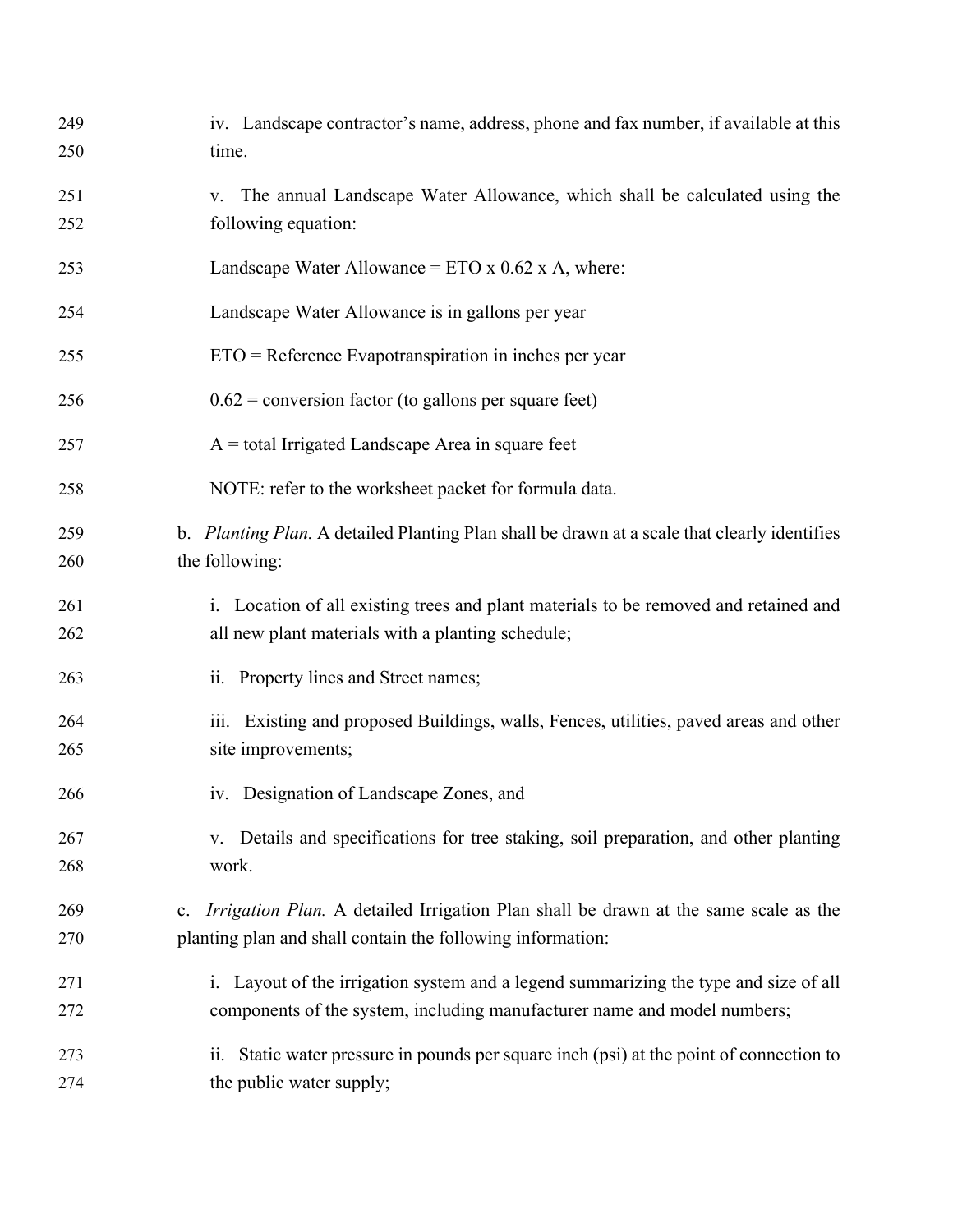| 275 | iii. Flow rate in gallons per minute and design operating pressure in psi for each                  |
|-----|-----------------------------------------------------------------------------------------------------|
| 276 | valve and precipitation rate in inches per hour for each valve with sprinklers; and                 |
| 277 | iv. Installation details for irrigation components.                                                 |
| 278 | d. Grading Plan. A Grading Plan shall be drawn at the same scale as the Planting Plan               |
| 279 | and shall contain the following information:                                                        |
| 280 | i. Property lines and Street names, existing and proposed Buildings, walls, Fences,                 |
| 281 | utilities, paved areas and other site improvements; and                                             |
| 282 | Existing and finished contour lines and spot elevations as necessary for the<br>ii.                 |
| 283 | proposed site improvements.                                                                         |
| 284 | e. Soils Report. A Soils Report will be required where a site's irrigated landscaped areas          |
| 285 | exceed 2,500 square feet total. The Soils Report shall describe the depth, composition,             |
| 286 | and bulk Density of the topsoil and subsoil at the site, and shall include recommendations          |
| 287 | for soil amendments. The Planting Plan shall incorporate the recommendations of the                 |
| 288 | Soils Report into the planting specifications.                                                      |
| 289 | f. <i>Irrigation schedule</i> . A monthly Irrigation Schedule shall be prepared that covers the     |
| 290 | initial 120-day plant establishment period and the typical long-term use period. This               |
| 291 | schedule shall consist of a table with the following information for each valve:                    |
| 292 | i. Plant type (for example, turf, trees, low water use plants);                                     |
| 293 | Irrigation type (for example, sprinklers, drip, bubblers);<br>ii.                                   |
| 294 | iii. Flow rate in gallons per minute;                                                               |
| 295 | iv. Precipitation rate in inches per hour (sprinklers only);                                        |
| 296 | v. Run times in minutes per day;                                                                    |
| 297 | vi. Number of water days per week, and                                                              |
| 298 | Cycle time to avoid Runoff.<br>vii.                                                                 |
| 299 | Landscape Design Standards. Plant Selection. Plants selected for landscape zones shall<br>(3)       |
| 300 | consist of plants that are well-suited to the microclimate and soil conditions at the project site. |
| 301 | Plants with similar water needs shall be grouped together as much as possible.                      |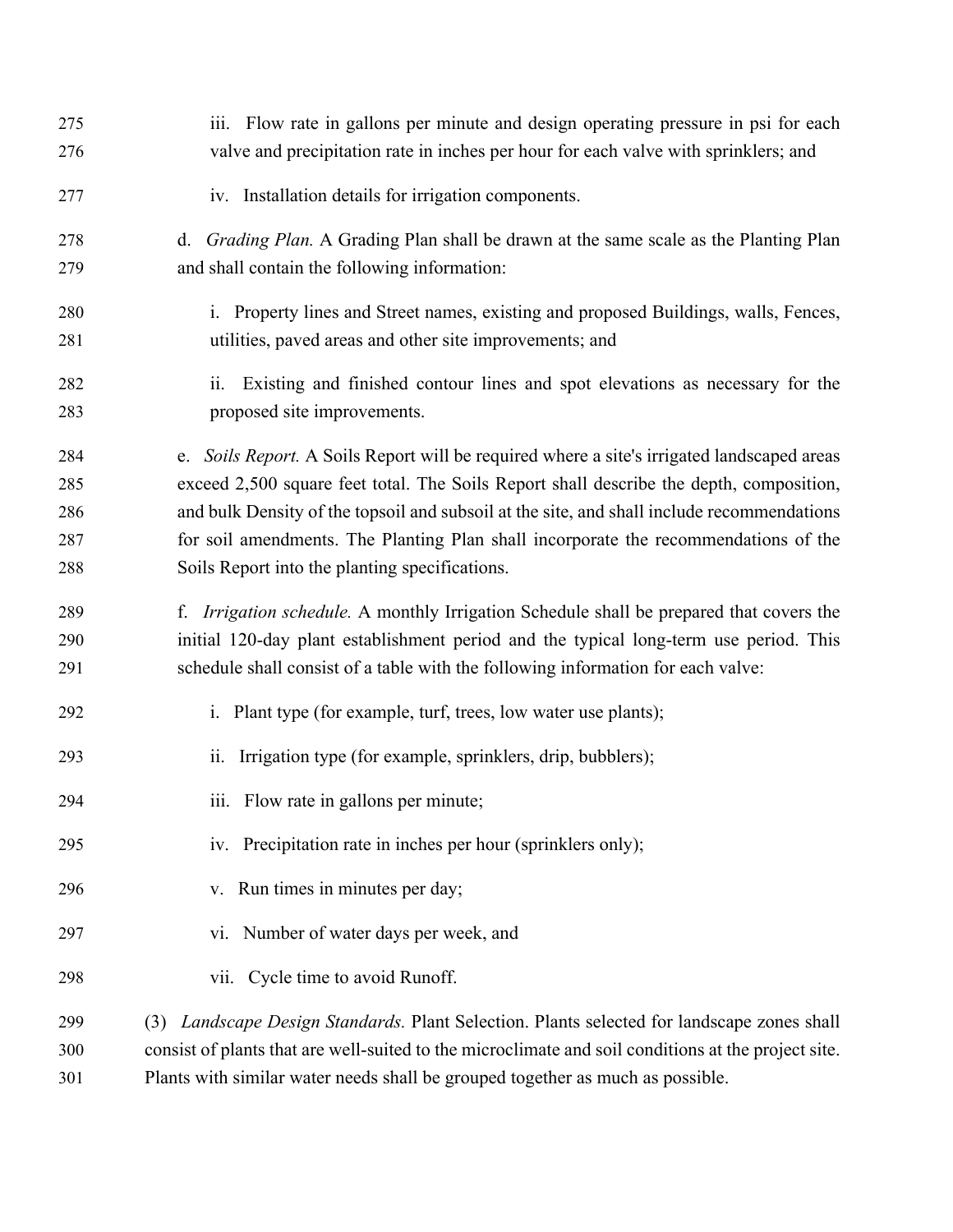a. For projects located at the interface between urban areas and natural open space (non- irrigated), Extra-Drought Tolerant Plants shall be selected that will blend with the native vegetation and are fire resistant or fire retardant. Plants with low fuel volume or high moisture content shall be emphasized. Plants that tend to accumulate excessive amount of dead wood or debris shall be avoided.

- b. Areas with slopes greater than 33% shall be landscaped with deep-rooting, Water Conserving Plants for erosion control and soil stabilization.
- c. *Mulch.* After completion of all planting, all irrigated non-turf areas shall be covered with a minimum four (4)-inch layer of Mulch to retain water, inhibit weed growth, and moderate soil temperature. Non-porous material shall not be placed under the mulch.
- d. *Soil Preparation.* Soil preparation will be suitable to provide healthy growing conditions for the plants and to encourage water infiltration and penetration. Soil preparation shall include scarifying the soil to a minimum depth of six (6) inches and amending the soil with organic material as per specific recommendations of the Landscape Designer/Landscape Architect based on the Soils Report (when applicable).

 (4) *Irrigation Design Standards.* Irrigation design standards for this Ordinance shall be as outlined in the latest version of the "Minimum Standards for Efficient Landscape Irrigation System Design and Installation" prepared by the Utah Irrigation Association. In addition, the following portions of this Section shall also be applicable:

- a. *Pressure Regulation.* A pressure regulating valve shall be installed and maintained by the consumer if the static service pressure exceeds 80 pounds per square inch (psi). The pressure-regulating valve shall be located between the meter and the first point of water use, or first point of division in the pipe, and shall be set at the manufacturer's recommended pressure for the sprinklers.
- b. *Landscape Water Meter.* A water meter which is separate from the water meter installed for indoor use shall be installed for landscape irrigation systems when required by the local retail water purveyor for secondary water systems. The size of the meter shall be determined based on irrigation demand.
- c. *Automatic Controller.* All irrigation systems shall include an electric automatic controller with multiple program and multiple repeat cycle capabilities and a flexible calendar program. All controllers shall be equipped with an automatic rain shut-off device, and the ability to adjust run times based on a percentage of maximum ETO. a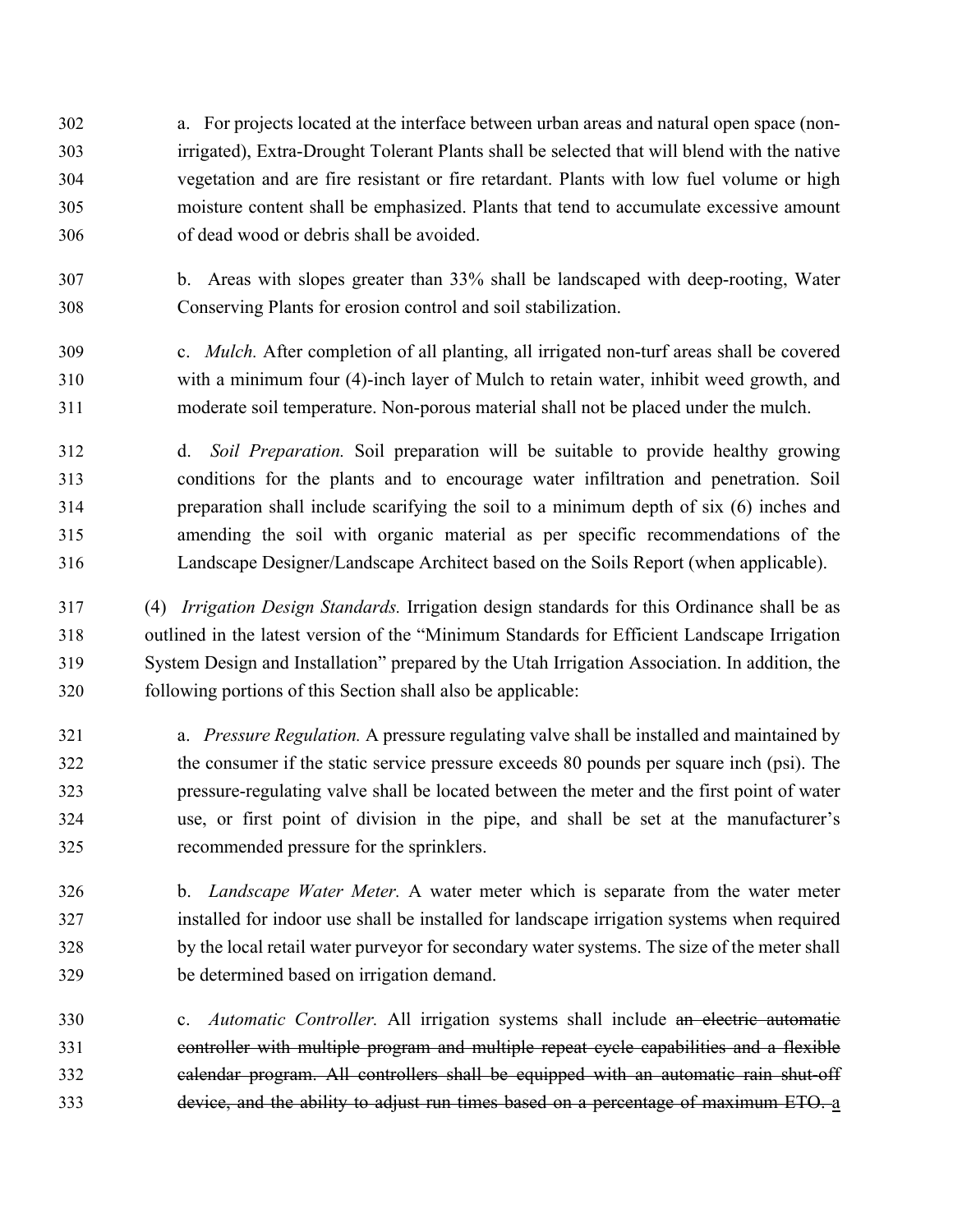WaterSense labeled smart irrigation controller which automatically adjusts the frequency and/or duration of irrigation events in response to changing weather conditions. All controllers shall be equipped with automatic rain delay or rain shut-off capabilities. d. On slopes exceeding 33 percent, the irrigation system shall consist of Drip Emitters, Bubblers or sprinklers with a maximum Precipitation Rate of 0.85 inches per hour and adjusted sprinkler cycle times to eliminate Runoff. e. Each valve shall irrigate a landscape zone with similar site, slope and soil conditions and plant materials with similar watering needs. Turf and non-turf areas shall be irrigated on separate valves. Drip Emitters and sprinklers shall be placed on separate valves. f. Parking strips and other landscaped areas less than eight (8) feet wide shall be landscaped with Water-Conserving Plants. Drip Emitters or a Bubbler shall be provided for each tree. Bubblers shall not exceed 1.5 gallons per minute per device. Bubblers for trees shall be placed on a separate valve unless specifically exempted by the City due to the limited number of trees on the project site. g. Sprinklers shall have matched Precipitation Rates with each control valve circuit. h. Check valves shall be required where elevation differences will cause low-head drainage. Pressure compensating valves and sprinklers shall be required where a significant variation in water pressure will occur within the irrigation system due to elevation differences. i. Drip irrigation lines shall be underground, except for Drip Emitters and where approved as a temporary installation. Filters and end flush valves shall be provided as necessary. j. Valves with spray or stream sprinklers shall be scheduled to operate between 9 p.m. and 8 a.m. to reduce water loss from wind and evaporation. k. Program valves for multiple repeat cycles shall be required where necessary to reduce runoff, particularly on slopes and soils with slow infiltration rates. l. When secondary or reuse water is available from the local water purveyor, it shall be used in the irrigation system. (5) *Plan Approval, Construction Inspection and Post-Construction Monitoring.* As part of the building permit approval process, a copy of the Landscape Plan Documentation Package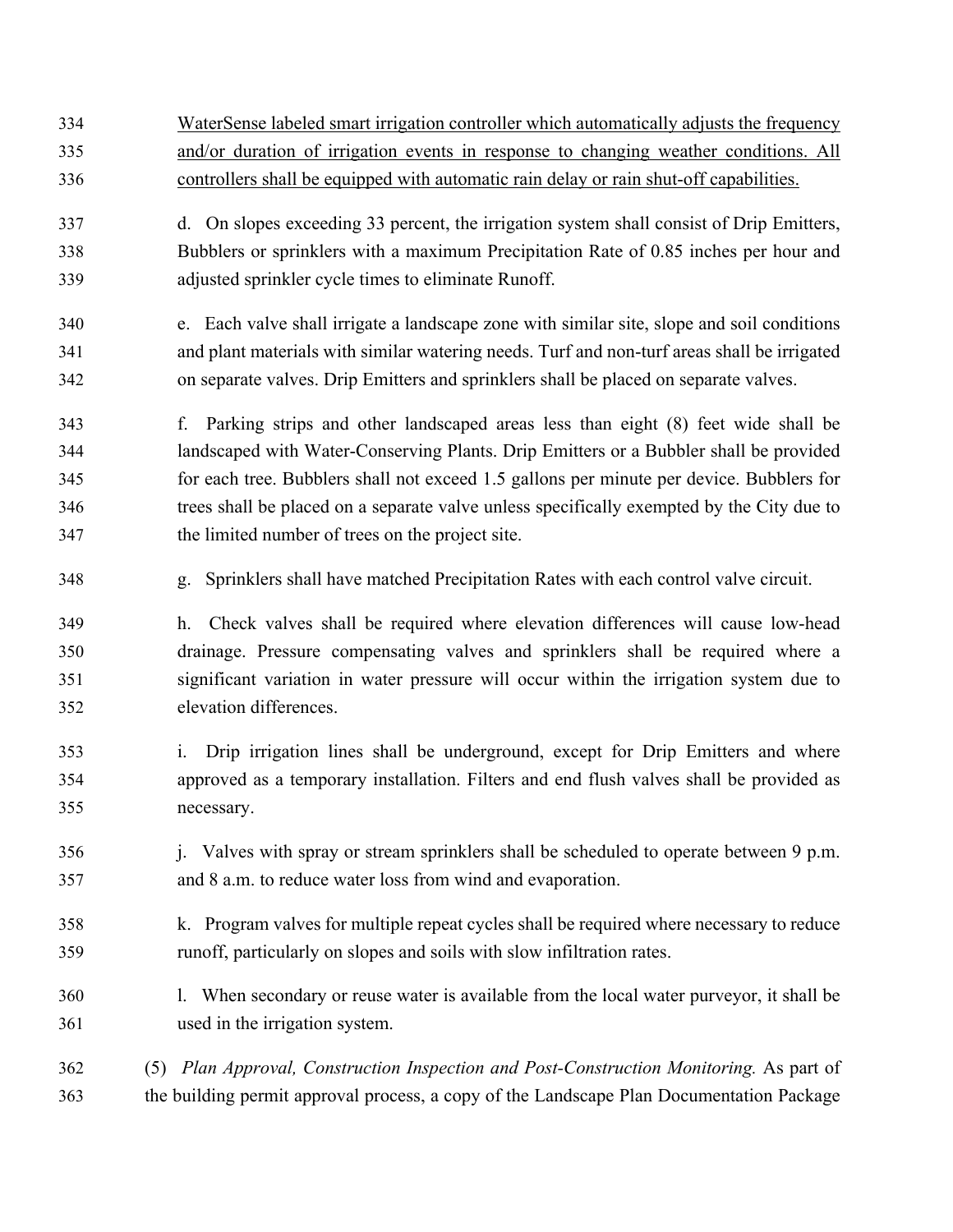shall be submitted to the City for approval before construction begins. With the Landscape Plan Documentation Package, a copy of the Landscape Water Allowance Work-sheet shall be completed by the Designer and submitted to the City. Once approved, the Landscape Water Allowance Worksheet will be transmitted to the local water purveyor.

- a. All Landscape Plan Documentation Packages submitted must be certified by a Designer.
- b. All landscape irrigation systems shall be installed by an IA-certified Irrigation Contractor, or under the direct supervision of the Designer. The certified Person representing the contracting firm shall be a full-time employee of the firm and shall be directly involved with the project including, at least, weekly site visits.
- c. All installers, Designers, and auditors shall meet state and local license, insurance, and bonding requirements, and be able to show proof of such.
- d. After the Landscaping has been installed, the property Owner is encouraged to contact a certified water auditor and request a Water Audit. The Water Audit will determine the irrigation system efficiency and make recommendations for improvements.
- e. The City reserves the right to perform site inspections at any time before, during or after the irrigation system and landscape installation, and to require corrective measures if requirements of this Ordinance are not satisfied.

 **Section 4. Severability.** If any provision of this Ordinance is declared to be invalid by a court of competent jurisdiction, the remainder shall not be affected thereby.

 **Section 5. Effective Date.** This Ordinance shall take effect immediately upon posting